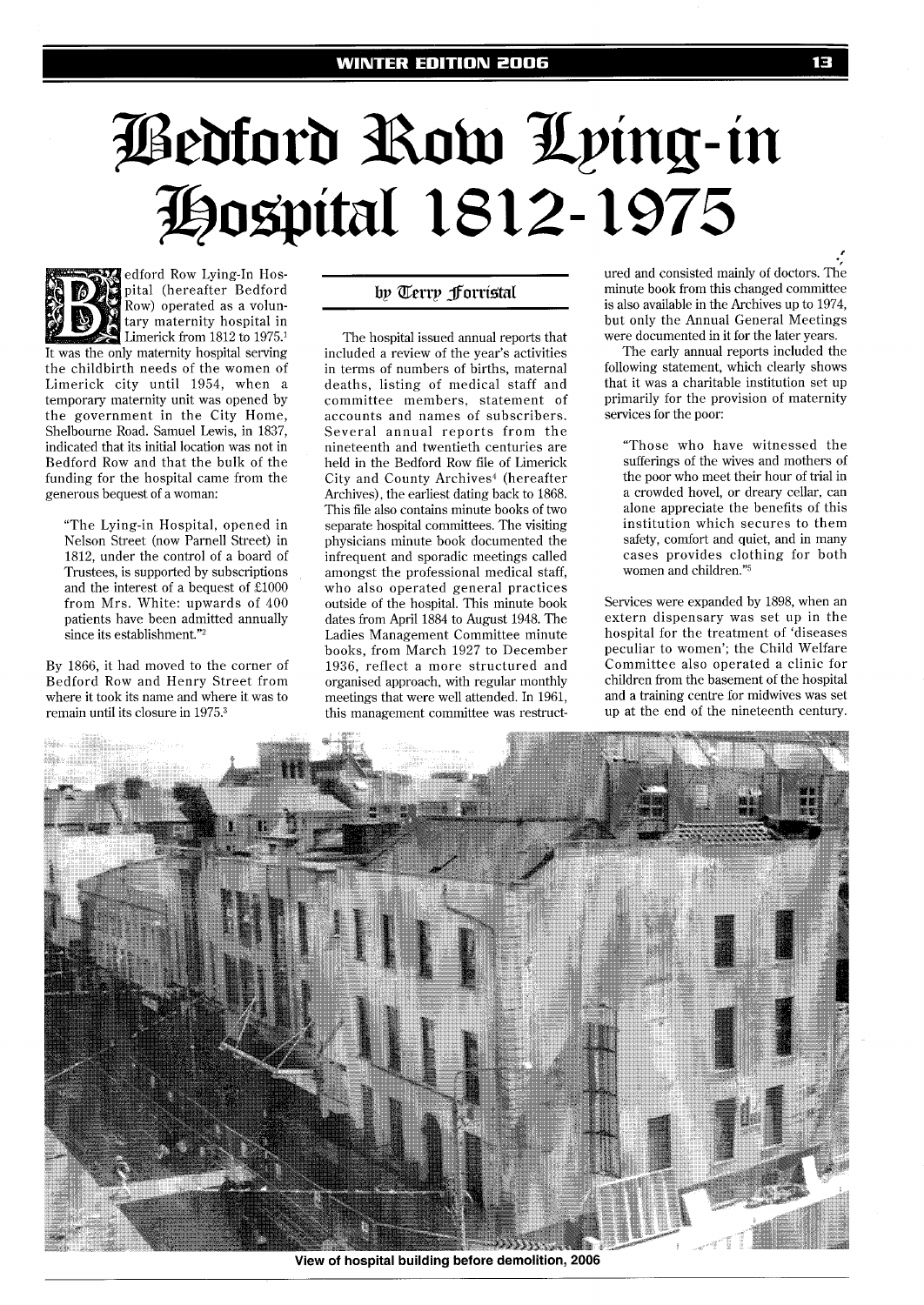## THE OLD LIMERICK JOURNAL





**BEDFORD ROW HOSPITAL. LIMERICK.** 

> With the Hon. Gevetary's Compliments.

**LIMERICK** George McKern & Sons, Ltd., Printers and Publishers. 1936

In 1935, the hospital took over the domiciliary maternity services of the city, resulting in the appointment of a midwife to attend to women in their homes during childbirth. Dispensary midwives employed by Limerick Corporation had previously provided this service. Up to the early decades of the twentieth century, home births were the norm in Ireland; lying-in or maternity hospitals were only considered for the use of the poor or if medical intervention was required. The visiting physicians gave their services for the treatment of the poor gratuitously to the hospital, but minutes from the September 1884 visiting physician's meeting show that a ward for the treatment of the doctors' private patients had just been opened within the hospital, so that the doctors' association with the hospital was mutually beneficial, and provided a hospital environment for their paying patients requiring medical assistance to give birth. These private patients were required at that time to pay El a week to the hospital for nursing and maintenance. The annual reports also indicate that there was at least one 'Consulting Accoucheur' or obstetrician on the medical staff at all times to treat specialist cases.

From its foundation the hospital was financially dependant on subscriptions, donations and bequests for its survival. Several of the local titled gentry were early supporters of the hospital with names

### **From the annual report, 1935 (Limerick Museum)**

such as Lady Barrington, Lady Clarina, Lord Dunraven, Lady Inchquin and Lady Massy appearing among the list of subscribers in the 1868 Annual Report. The Ladies Management Committee (hereafter Committee) almost entirely consisted of the philanthropic wives of Limerick business and professional men, with a marked increase in the participation of the wives of the visiting physicians participating on the Committee during the twentieth century. While association with the Hospital might have enhanced one's position socially, there is no doubt that the unpaid membership of the Committee brought with it a lot of hard work and responsibility. The Hospital Commission, in a letter to the Department of Local Government and Public Health in 1936, describes the function of the Committee as similar to that of a Board of Hospital Directors. $6$  While the visiting physicians provided professional medical care and the Matron was in charge of the nursing care and the day-to-day running of the hospital, the minute books show that the Committee ultimately controlled the hospital. It had the power of appointment to all positions on the medical and nursing staff and the Matron and doctors were responsible to it for the functioning of their respective departments. The Committee was responsible for the purchase of equipment, maintenance of the building, sourcing of supplies,

management and investment of resources (such as they were). Probably the most demanding and time consuming of all the Committee's duties was its responsibility for ensuring there were enough funds to keep the hospital functioning.

Religious nursing orders were not involved in the running of Bedford Row. This may be due to the fact that, prior to the last decades of the nineteenth century, nuns were not permitted to nurse maternity cases in case their modesty would be wounded.7 According to the annual reports, both Roman Catholic and Protestant clergy were regular annual subscribers to the hospital during its early years. The 1935 Annual Report was the first such available report to list Limerick's Catholic bishop, Most Reverend David Keane at that time, as patron and trustee, and from then on the Catholic Church did have a vested interest in the hospital and a Catholic ethos must have prevailed. In a letter to the Minister for Local Government and Public Health in August 1936, the Honorary Secretary of the Committee, Mrs. A. Treacy, pointed out that one of the conditions of a bequest, which was a major source of income, was that the Committee of the hospital be composed entirely of Catholics.8 However, nowhere in the minute books of the Committee is there a reference to the involvement of the bishop or any clergy in the day-to-day running of the hospital, nor is there mention of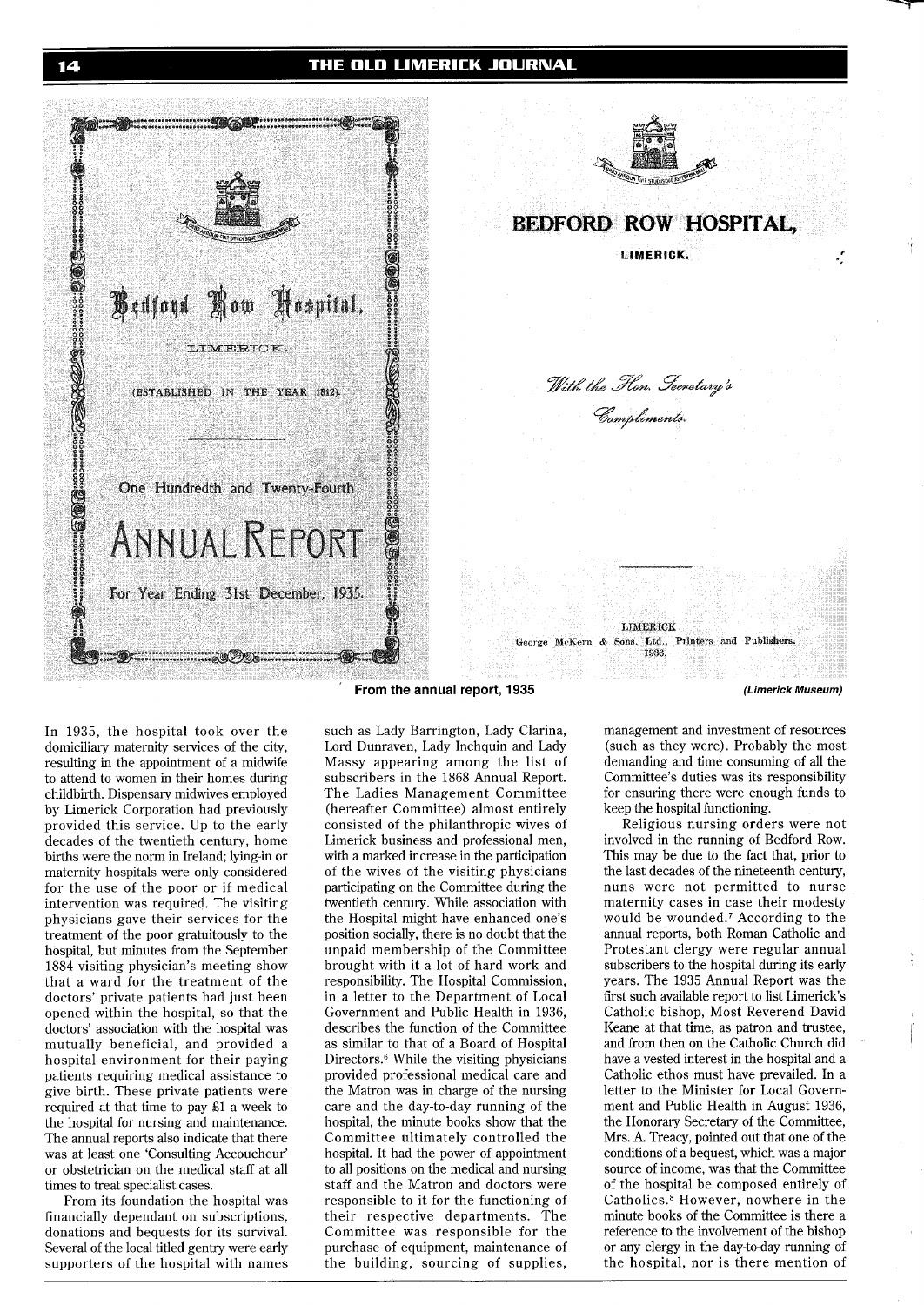# **Bedford Row Hospital.**

THE MEDICAL STAFF 1025

### **Con?~ultmg Acooucheur:**

**BUBERT** ROCHE-KELLY, M B, B Oh, B A 0, **D** I? H.

### **Visiting Physicians:**

**JAMES** ROBBXTS, L R C.8 I., L R C.P.1 L **X**  JOHN G. HOLMES, M.B., B.Ch., B.A.O. TIGHE FOLEY, M **B** B Ch **RAO**. WILLIAM P. DUNDON, M.B., B.Ch., B.A.O. DENIS **J** CORROY, M B , B Ch , <sup>B</sup>**A** O., **D P l3**  YARY ROCHP-ICELLY, **13.R** C S I , **L** R **C** P **I** L **M** 

> Matron. MISS C. LAFFAN.

Number of Patients for year ending 31st December. 1935

a Adirët e Shi

Number of Deaths, 1-Cardiac Kidney.

religious ceremonies within the hospital or a deferment to the church or interference from the church on any point of principle or ethics.

As the number of patients grew towards the end of the nineteenth century, from 129 in 1868 to 373 in 1898, there were demands on the hospital in terms of space and facilities. The visiting physician's minute book of 19 June 1895 records the concern of the doctors:

"The medical staff are of the opinion that the present hospital premises are not at all adequate for the requirements and would impress on the Committee the necessity of enlarging the building by purchasing the adjoining house and enlarging the hospital. There is at present no bathroom or any official sanitary arrangements. All the water has to be carried from the basement to the wards by hand. The washing has to be done in the kitchen owing to the want of a laundry. There is no labour ward or operating room. Consequently operation cases have to be treated in the ward in the midst of other patients. These wants need to be remedied or the number of patients reduced."g

Although the hospital was in receipt of a regular grant from Limerick Corporation, funding for an expansion of premises with

the resources at the Committee's disposal was just not available.10

**From the annual report, 1935** 

The Committee's minute books from the late 1920s show that the members were doing everything possible to fundraise just to keep the hospital open. They held flag days, whist drives, concerts, dances, garden fetes etc. They received proceeds from locally held events such as pony races, plays, and even the NMBI Rugby Union donated £20 in November 1928. Not surprisingly, this work and fundraising activity began to take its toll on the number of ladies attending the monthly meetings, much to the annoyance of the regular attendees, who on the 1 February 1928 decided 'that ladies not attending meetings should not have a vote and that new members should be added to the committee.'

The financial position of Bedford Row was not unique, as voluntary hospitals in Dublin in the late 1920s were experiencing financial difficulty with 'the National Maternity Hospital unable to raise money to carry out essential repairs and threatening to close its doors.'<sup>11</sup> This led to increasing dependence on receipts from private patients to keep such voluntary hospitals solvent. The Bedford Row Annual Report of 1923 shows that receipts from patients totalled £78.6.0 for the year, or 8% of total receipts. This figure had increased to £325.11.0 by 1926, or 23% of total receipts for the year. The Public

# **edford Row Hospital.**

(Established 1812).

Patron:

HIS LORDSHIP, THE MOST REV. DAVID KEANE.

President : MRS. L. O'BRIEN-KELLY.

Vice-President: MRS, FITZJAMES KELLY.

Trustees:

HIS LORDSHIP, THE MOST REV. DAVID KEANE. LADY NASH. MRS. ROBERTS. MRS. O'BRIEN-KELLY. MRS. SPILLANE. MRS. TREACY.

Honorary Treasurer:

LADY NASH, Shanpon View House,

Honorary Secretary: MRS. TREACY, Ard Caoin.

### Committee:

MRS. DUNDON. MRS. SPILLANE. MRS O'DWYER MRS ROBERTS MRS. J. HARTIGAN, MRS. O'TOOLE. MRS. O'MALLEY. MRS. J. G. HOLMES MRS. CORBOY MRS. J. S. GAFFNEY MRS. SHEEHY. MRS. McGRATH. MRS. TRWIN. MRS. DOWLING (Hon. Member).

MRS. WOODHOUSE MRS. A. McNEICE. MRS. R. HERRIOTT. MRS. T. CORBOY MRS. RIORDAN.

Law Adviser: JOHN O'BRIEN-KELLY, Esq., Solr., Cecil Street. Messrs. PURTILL & CO., Dublin and Limerick, Auditors:

PROVINCIAL BANK OF IRELAND. I/ID. **Bankers:** 

**(Limerick Museum)** 

Charitable Hospitals Act 1930 established the Hospital Sweepstakes and the Bedford Row Committee was very quick to realise the potential benefits of participating and made a decision in September 1930 to join the Sweepstakes Committee. The hospital fulfilled the requirement that 'not less than twenty five per cent of its total accommodation for indoor patients ... did not pay for treatment in such hospital or ... at a rate not exceeding ten shillings per week.'l2

The first cheque received from the Sweepstakes in April 1931 came to the hitherto unimaginable sum of £10,996. 6s.3d. This was quickly followed by another cheque for 213,967.6s.5d in July 1931. In fact the amount granted to the hospital from the proceeds of the first six sweepstakes totalled £33,326.14s.4d. However, this large funding came at a price: the minutes of Committee show the members continually having to provide information to the Sweepstakes Committee on the hospital operation, provision of free beds etc. There was a negative consequence of Sweepstake membership for voluntary hospitals: 'Once the hospital accepted the Hospitals Commission shilling, true independence was gone.'<sup>13</sup> While time and effort spent fundraising effectively disappeared, there was an increase in the number of meetings and paperwork. The hospital also had to appoint the services of a solicitor to deal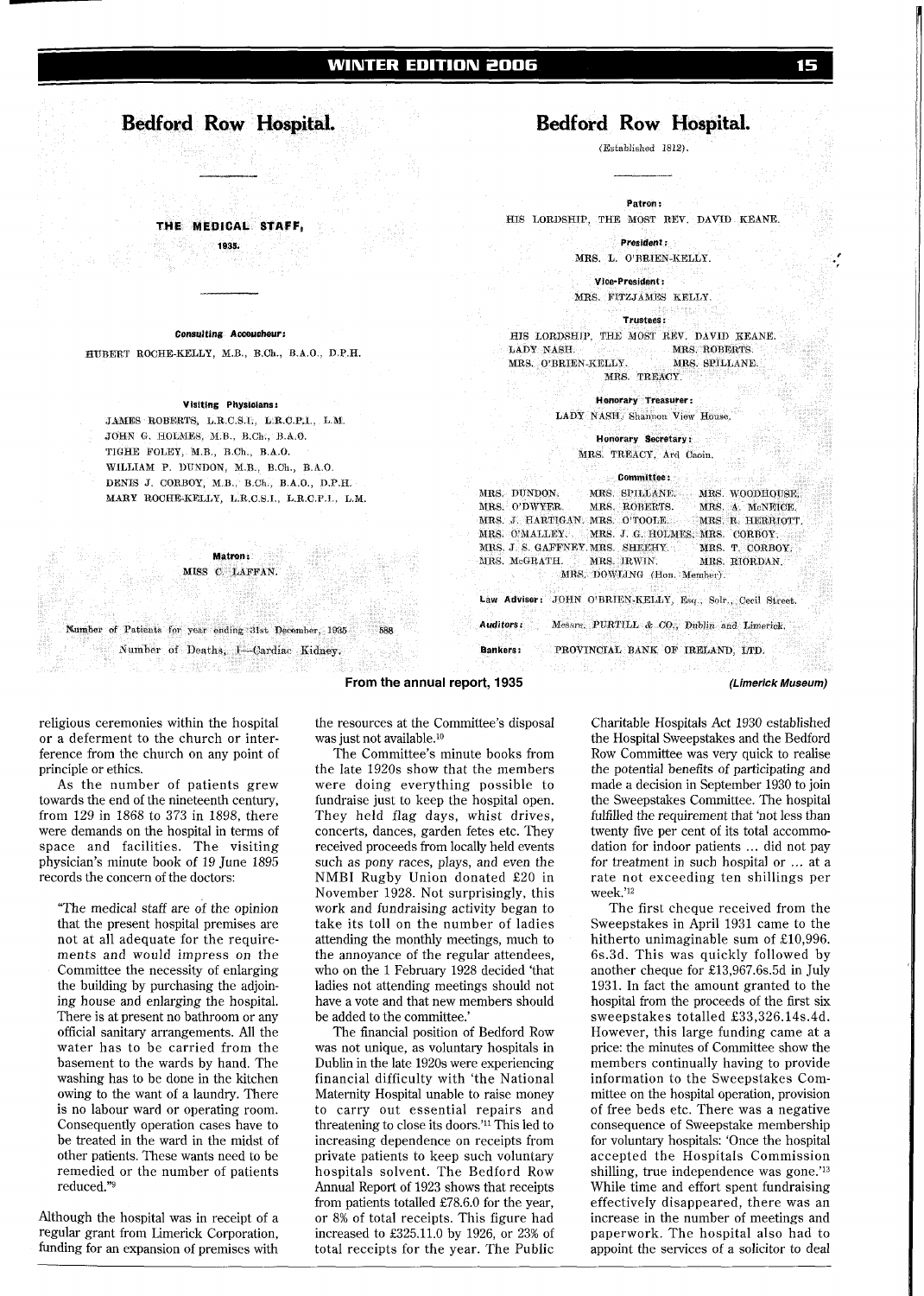# **Bedford Row Hospital.**

BEDFORD ROW, LIMERICK.

The Hospital was established in 1812, and now comprises:

Maternity Wards to which Patients in Labour are admitted at all hours, beds being available for their reception.

Cynæcological Department for treatment of women suffering from diseases peculiar to their sex.

Ante-natal Department for treatment of expectant mothers.

Child Welfare Department for treatment of children up to 5 years.

Extern Maternity Nursing Service with a qualified Maternity Nurse

The Hospital is intended primarily for the relief of the destitute poor and secondarily for those who, although not destitute, are not in a financial position to pay for treatment either in their own homes or in a Nursing Home

No charge is made to the destitute poor, but those patients who are insured and whose husbands are employed, contribute half their maternity benefit, that is, one pound,

The Hospital is situated in Bedford Row, Limerick, in the heart of the City, and is readily accessible to those patients who avail of its services.

There is a resident Matron and a staff of qualified Nurses and Probationers.

# Report for 1935.

### THE PROPOSED NEW HOSPITAL.

In the 1934 Report reference was made to the fact that  $\prime$  a suitable site had been acquired on the Ennis Road for the erection of the new hospital building. The construction, however, has not yet begun, and the work of the Hospital<br>has been continued and will be continued for some time<br>in the old premises at Bedford Row. The accommodation<br>in the old premises at Bedford Row. The accommodation<br>th it is to be hoped that all the necessary arrangements will It is completed in time to permit the foundation stone of the new Hospital to be laid before the end of the year 1936. The original plans, approved by the Hospitals' Committee of Reference, were prepared in respect of the new premises there and on an adjoining plot which had been acquired. It was later decided, however, that a site in a new and less congested area would be more suitable, and accordingly a complete new set of plans had to be prepared. At the moment of writing these are being finally approved by the Hospitals' Commission.

### OVERCROWDING.

On several occasions during the course of the year under review the Committee has had before it the serious question of overcrowding. The present building is far too small for its purpose and the work of the Hospital is ac Nursing Staffs find it very difficult indeed to carry on their with the small accommodation available, and they, duties as well as the numbers of patients who are treated in the Hospital, are looking forward eagerly to the time when they will be housed in a larger and better equipped modern Hospital building.

### **(Limerick Museum)**

with the complex legal matters arising out of Sweepstakes membership. The Public Hospitals Act 1933 brought the distribution of the Sweepstakes fund under the entire control of the Minister for Local Government and Public Health through the newly established Hospital Commission. This meant that any plans which the hospital had for spending the Sweepstakes money had to be in line with government policy, which greatly diminished the control of the Bedford Row Committee.

On receipt of the first grants from the Hospital Sweepstakes, the Committee immediately started planning for the hospitals expansion into the adjoining building. However, they were advised by the Hospital Commission in 1933 that a fresh site should be bought for the building of a new hospital. A site was bought at Belfield at the north side of the Shannon River for £2,000 and during 1935, the hospital's architect worked with the Hospital Commission on the design. As this site was considered too small on its own, the adjoining site, which contained the old Belfield House, was purchased for £3,000 in 1936. In 1936 the Department of Local Government and Public Health put forward the proposal that a large maternity hospital be built in the city that would cater for the poor as well as those who could afford to pay.14 This statement reflected the extent to which the hospital was perceived as being 'private,' despite

the hospitals continued assertion in the annual reports that it was intended primarily for the relief of the destitute poor. The proposed hospital at the Belfield site, with a total of eighty-six beds, would be managed by a committee made up of seven representatives of Limerick Corporation and seven representatives of the Bedford Row Committee, with an independent chairman to be nominated by the Minister.<sup>15</sup> After several meetings with the Corporation and the Department, the Committee agreed with this proposal. Indeed the delay in getting approval at government level for the final hospital building plan was a source of annoyance for Bedford Row. The 1936 Annual Report reflects the feeling of helplessness as they struggled to cope with the limited resources in the Bedford Row premises:

**From the annual report, 1935** 

"But the months have passed into another year and nothing definite has been accomplished. The hospital is still carrying on in Bedford Row under many difficulties. The Medical Staff from time to time draw attention to the serious question of overcrowding. Belfield remains an unbuilt-on site."l6

The City Manager must have come under pressure from the Committee to move the plans forward, as in an unofficial letter to the Department in 1936 he stated: 'The Committee (comprised exclusively of Ladies) are expecting a letter and they are inclined to be a bit impatient.'<sup>17</sup>

The need for accommodation in the hospital had became so acute that the Matron complained in a memorandum to the Committee in June 1935 that three resident student midwives had to vacate their small room at short notice to provide beds for women and their new born babies. While this was unsatisfactory in terms of hygiene for the patients, the young nurses were probably quite pleased to find themselves accommodated in the nearby Bedford Hotel instead.18 During the early months of 1935, staff and patients had to endure the discomfort of the construction of the cinema in the plot adjoining the hospital.<sup>19</sup> There had been objections raised by the Committee and the Limerick Medical Officer over the operation of a cinema so close to a maternity hospital. They considered the <sup>i</sup> building and operating of such a facility to be a nuisance. In May 1935, Matron complained that the noise of 'pile driving' at a late hour caused considerable shock to the patients and there was an undertaking that this activity would not take place outside the hours of 8am to 6pm. The vibrations of the building works did cause a portion of the ceiling in the Violet Ray room to collapse.20 These events served to strengthen the Committee's resolve to re-locate to Belfield as soon as possible.

The delay in building the new maternity hospital at Belfield dragged on and, as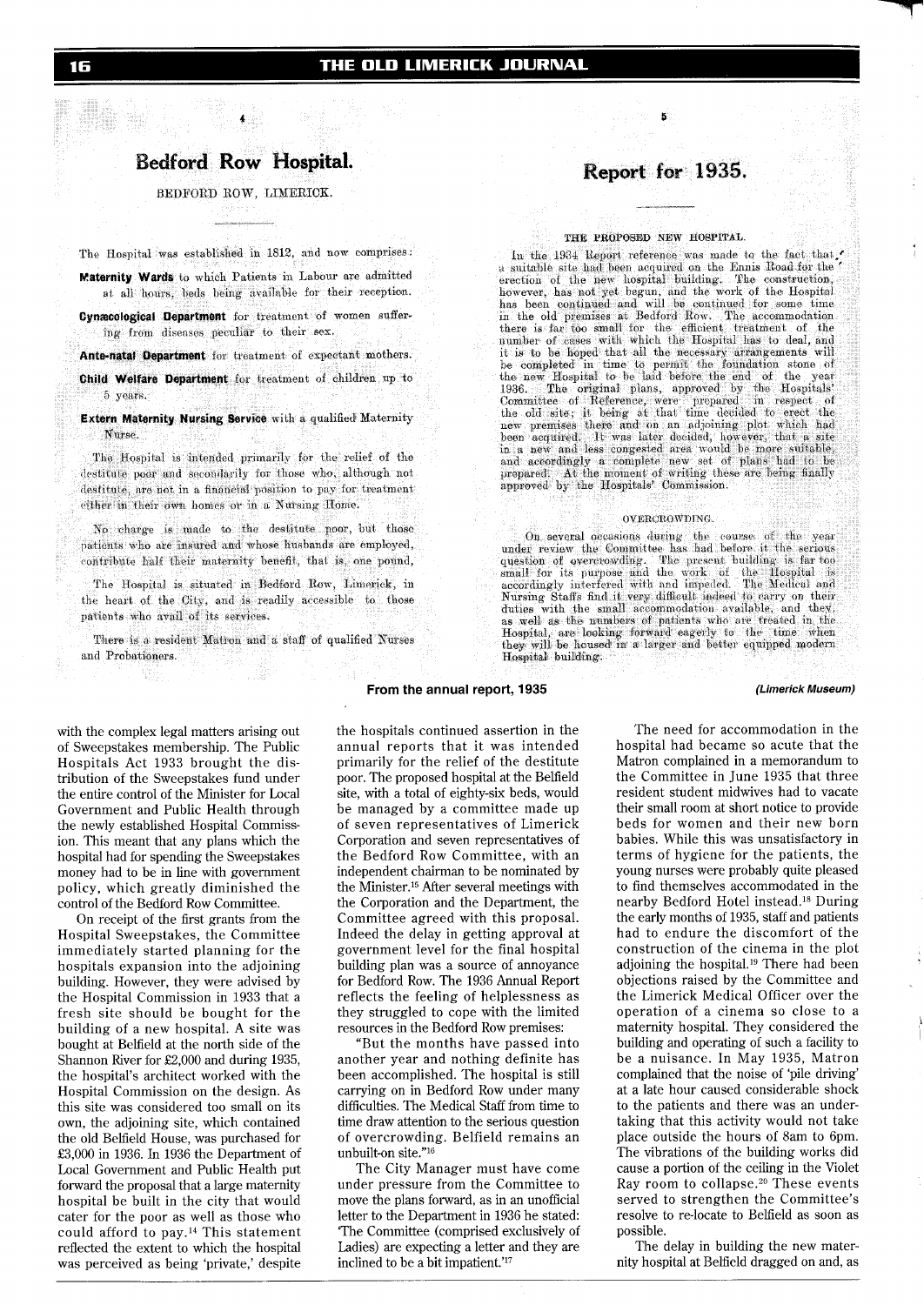The period prior to the change over to the new Hospital is naturally a trying one for the Committee and Staffs, but despite this the work of the Hospital has gone on in an efficient and thorough manner during 1935. It will be seen from the paragraph headed "The Work of the Year" It will he that the number of patients admitted during the year was<br>considerably more than that for 1934. There has been a steady increase in patients for several years, and as the Hospital premises has not been increased, it is easy to under-<br>stand how difficult it is to carry on the work, but it is<br>gratifying to know that notwithstanding such difficulties gratifying to know that notwithstanding such every possible care and attention is afforded and the results are eminently successful.

### THE URBAN DISTRICT NURSING SCHEME.

The Urban District Nursing Scheme which was inaugurated in 1933 was continued in 1935. It is organised on a solid<br>and satisfactory basis, and the Scheme has been a great benefit to the citizens generally. The final agreement be-<br>tween the Hospital Authorities and the Board of Health<br>was executed early in the year. The Scheme was in operation for some months before the agreement was signed, and it has now been established for over twelve months. Notwithstanding the fact that it has meant additional work<br>for the Hospital the Committee feel that the Scheme is an<br>excellent one, and it is understood that the Board of Health are also satisfied with it. As indicated in the 1934 Report, the Scheme means that the Hospital has taken over the treatment of all maternity cases in Limerick's Nos. 1, 2 and 3 Dispensary Disricts which used to be treated by the Board of Health through its own nurses.

During the year under review 106 of these maternity passes were treated and the number of visits made by the Nurse and Prebationers who operate the Scheme was 1,484. This shows an increase on 1934 of 46 cases treated and of 684 visits made.

### THE HOSPITALS' COMMISSION.

In the course of the year the Committee have had several regotiations and some interviews with the Hospitals' Com-<br>mission. As in previous years the members of the Com-<br>mission. As in previous years the members of the Com-<br>mittee have found the Commission most helpful, obliging,

the Hospital Commission was closed for the duration of the Second World War, there was no prospect of alleviation from the overcrowded and unsatisfactory conditions in Bedford Row. While the hospital was able to benefit from the interest accrued from the sound investment of the Hospital Sweepstake money received in the 1930s to meet its day to day expenses, it had to face rising costs due to the war and was not able to spend any of the grant money without the Commission's approval. The 1944 Annual Report once again reflects the struggle of providing the maternity service to 565 patients:

"... often during the year the accommodation was overtaxed and that several times extra beds and stretchers had to be provided at short notice .... shows clearly how necessary it is to provide extra Maternity Hospital accommodation for the poor of Limerick as early as possible.'

It was unfortunate that it was under these conditions that Dr. James Deeny, the newly appointed Chief Medical Advisor (CMA) for the country, paid a visit to Bedford Row in September 1945 during his countrywide hospital assessment tour. He found the maternal and child welfare clinic in the basement to be dirty and seldom used, giving him a bad impression of the hospital in general:<sup>21</sup>

From the annual report, 1935

"Limerick generally was very bad. They had some kind of maternity and child welfare set up in a place called Bedford Row. It was dirty and seemed to be used very seldom. I found the dried slime of snail-tracks on the examination couches."22

Following Dr. Deeny's unfavourable reaction to what he saw in the hospital, the Hospital Commission followed up with two official inspections and, although they reported shortcomings in the hospital structure and layout, they commented that they found that 'the Board has always shown willingness to co-operate in achieving any suggested improvements' and praised the advances made in the furnishings and equipment of the labour ward carried out prior to the war.<sup>23</sup> Despite this vindication of the hospital, Deeny's first impression remained and he was adamant that Bedford Row be excluded in the management of any future maternity hospital built in Limerick with government or Hospital Commission funding and, indeed, thought that Bedford Row should be closed down. In an interdepartmental hand-written memo dated 29 October 1946, he made the following statement about the hospital and the hospital authorities:

"The proper solution of this problem is to build a Maternity block at the new

and courteous in all its dealings with them despite the fact and the selection of the new site, and the consequent<br>that the selection of the new site, and the consequent<br>change of plans has naturally given the Commission con-<br>siderable more work as far as this Hospital is concerned. the requirements of each Hospital participating in the Hospitals Sweeps having to be carefully investigated and dealt with. It is therefore gratifying to the Managing dealt with. It is therefore gratifying to the Managing Committee of this Hospital to record their appreciation of the kindly co-operation and assistance which they have always been afforded by the Commission.

7

### WORK OF THE YEAR.

In 1935 the number of patients admitted to the Hospital was 588. This shows an increase of 66 from 1934.<br>One death only was recorded, and in that case the patient was one who had been removed from the City Home in a chronic condition. The Gnescological Department treated 132 cases, and the attendance amounted to 528.

The Child Welfare Department, which continues under<br>the control of Dr. Roche-Kelly, had a successful year's<br>work. 628 children were treated, and the total attendance<br>was 6,293. In the Ante-natal Ward 150 cases were treated with a total attendance of 1,200.

In the Ultra Violet Ray Department 31 cases were<br>cated. The attendances in this Department totalled 135. treated.

Seven Nurses who presented themselves for the C.M.B. examination in Cork in October were successful, two obtaining honours.

The Committee desires to offer its sincere thanks to all its Subscribers and Donors whose names appear in the appended lists, and to the Medical and Nursing Staffs who have always so cheerfully and kindly carried out their many onerous duties to the patients under their care.

### A. TREACY.

### Hon. Secretary.

### (Limerick Museum)

Regional Hosp. This difficulty is however that these people have £33,000, which they hold. Is there anyway to recover it? Supposing this place is closed down under the Registration of Maternity Homes? What happens to the money? If alternative accommodation is made available at the City Home and Hospital this place to be closed down."24

As documented in his autobiography, it was Deeny's agenda to accomplish the building of a record number of state controlled regional hospitals during his tenure as CMA.<sup>25</sup> It is possible that he used his brief one-off visit to Bedford Row as an excuse to bring the provision of maternity services in Limerick under full government control once and for all.

A letter was sent by the Department of Health to the Limerick City Manager, Mr. M. Macken, on 6 July 1948 proposing that a Regional Maternity Hospital, servicing Limerick city and county and parts of Tipperary and Clare, be built on the Belfield site currently owned by the authority of Bedford Row and that this new hospital should be operated exclusively by Limerick Corporation. The building of this hospital was to be financed entirely from Hospital Sweepstake Funds. At a meeting of Limerick City Council on the 9 August, Mr. Macken expressed his delight that the cost of building of the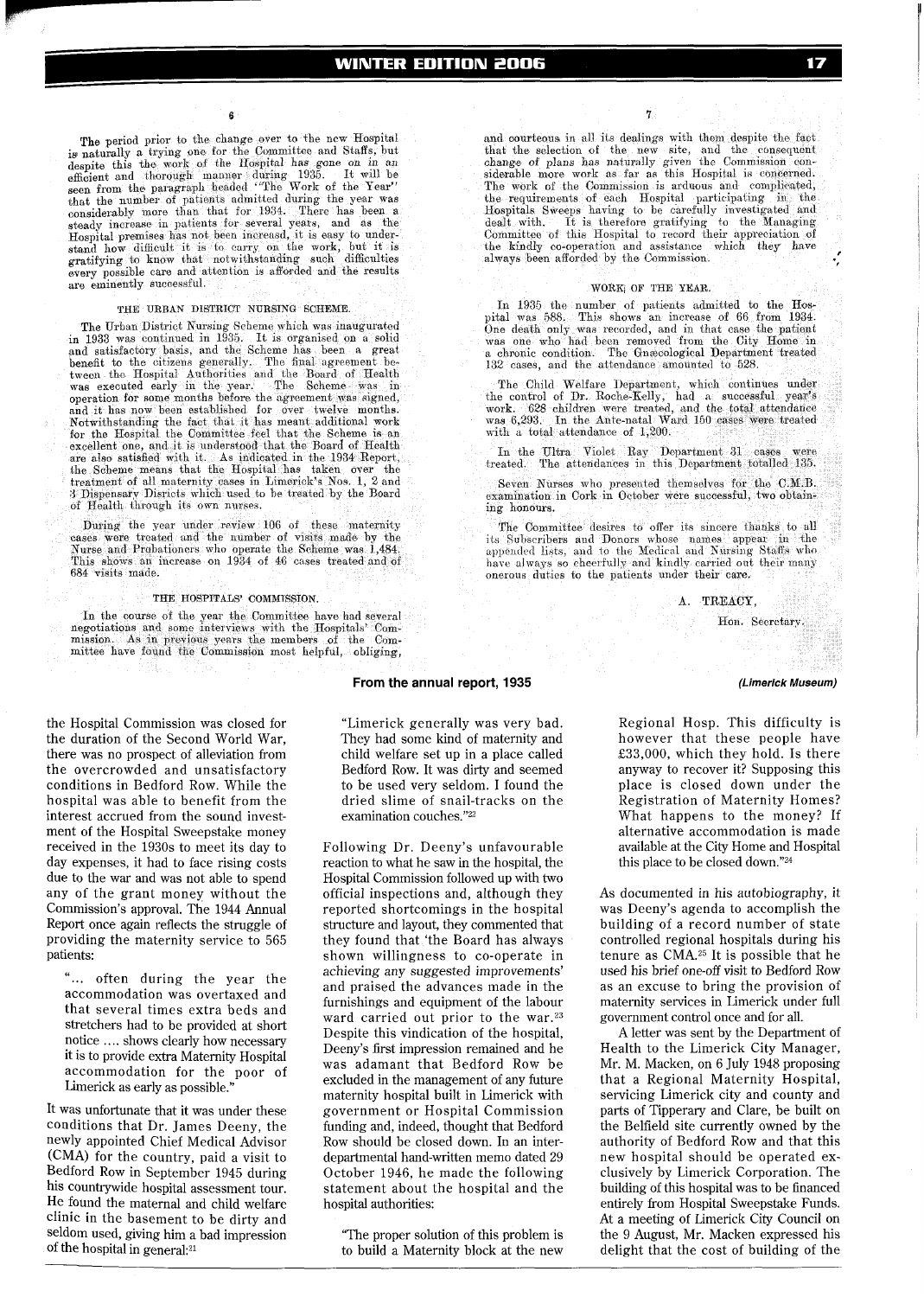| EXPENDITURE.                                                                               | £sd                                                             | £s<br>d.              |
|--------------------------------------------------------------------------------------------|-----------------------------------------------------------------|-----------------------|
| Provisions :-                                                                              |                                                                 |                       |
| Meat, Fish, Poultry, etc.<br>Eggs, Milk, Bread etc.<br>Fruit and Vegetables<br>Other Items | -72 5 7<br>198 14 5<br>30 19 8<br>258 1 10                      | $560 \quad 1 \quad 6$ |
| Surgery and Dispensary :-                                                                  |                                                                 |                       |
| Drugs, Chemicals, etc.<br>Dressings and Bandages, etc.<br>Instruments and Appliances       | 49.610<br>38'15'6<br>3<br>10 14                                 | 98 16                 |
| Domestic :-                                                                                |                                                                 |                       |
| Repairs and Renewals<br>Bedding, etc.<br>Light, Heat, Power, etc.                          | $26 - 9 - 3$<br>$31 \t10$<br>$150-3-5$                          | $207\,13\,8$ .        |
| Salaries and Wages (Maintenance) :-                                                        |                                                                 |                       |
| Lecture Fees.<br>Nursing<br>Other Employees                                                | 31. 10.<br>♦<br>484 1<br>$\mathcal{A}$<br>117 <sub>6</sub><br>0 | 632 17<br>4           |
| Administration:-                                                                           |                                                                 |                       |
| Printing, Stationery, Postage, etc.<br>Auditor's Fees<br>Sundries                          | 11<br>- 2<br>1<br>$15 \t15 \t0$<br>127<br>$3-6$                 | 154 0 7               |
| Miscellaneous :-                                                                           |                                                                 |                       |
| Insurance, Building, Furniture, etc.<br>Bank Interest<br>Rent, Rates etc.                  | 27<br>-74<br>$12.16 - 9$<br>38 8 10                             | $78.12.11 -$          |
| Balance being excess of Total Income over                                                  |                                                                 |                       |
|                                                                                            | Total Expenditure                                               | $144 - 5 - 7$         |



(Limerick Museum)

hospital would not have to be met locally. However, at least one city councillor, Ald. J. Reidy T.D., did consider the impact on Bedford Row and said that the Council:

".. must have consideration for the very useful work being carried out, under most difficult circumstances during the past number of years, by the staff and board of the Bedford Row hospital...any action of the Council on the Departments letter should be carried out after consultation with the authorities of the Bedford Row institution."26

Mr. Macken replied: "if the Council did not express a desire to immediately go ahead with the erection of the hospital, the Minister might put the work in the hands of the County Council."27

As the minute books for the Bedford Row Committee are unavailable between 1937 and 1961, there is no record of what their reaction was to this offer. One can only imagine the dismay and disappointment felt after nearly fifteen years of working towards and planning a new hospital while simultaneously running a busy and overcrowded facility, only to have not only the plans, but the very land purchased for the hospital, to be taken over in a 'hostile' manner. However, they must not have been taken totally by surprise as the Limerick Leader reported on the 13 September 1948 that Bedford Row had agreed to transfer their interest in the site to the Corporation. Such a quick decision indicates that the Committee realised they would never be able to build a hospital on the site without government funding and they might also have come under pressure from the City Council, who were in fear of losing the proposed Regional Maternity Hospital to another local authority.

From the annual report, 1935

£1,876 8 2

Building of the Regional Maternity Hospital at Belfield commenced in 1955 and it received its first patients in October 1960. The Bedford Row Annual Reports of 1950 and 1952 show the administration trying to cope with the usual problems of increased business and overcrowding. In the 1950 Annual Report, the Honorary Secretary, Mrs. Treacy states:

"Were it not for the interest received from the investments which were made from the Hospitals' Trust Funds, the income of this hospital would be in a sorry state and the Hospitals' Commission has been very generous and understanding in making good the annual deficits on the running of the Hospital."28

Mrs. Treacy was taking the opportunity to impress upon the Commission the necessity of allowing the hospital to retain the £28,000 approx. that remained from the grants made in the 1930s. In the 1952 Annual Report, Dr. J.G. Holmes adopted a tone that was critical of the government:

".... it appears that during 30 years of our own Government the Department of Health has not made one extra bed available for Maternity Service in Limerick City. During those 30 years this Maternity Hospital with its voluntary Medical Staff has devoted itself primarily to the welfare and relief of the destitute poor women who are admitted in labour at all hours.<sup>29</sup>

A breakdown of the birth locations within the city for 1952 (see Table 1) shows that Bedford Row (including its extern home delivery service) was responsible for nearly 50% of the 1,285 total births:

Table 1: 1952 Birth Locations in Limerick city.

| 572 |
|-----|
|     |
| 182 |
| 181 |
| 148 |
| 11  |
| 65  |
| 126 |
|     |

Source: Department of Health Files,<sup>31</sup> and 1952 Bedford Row Annual Report. \*MH: Maternity Home.